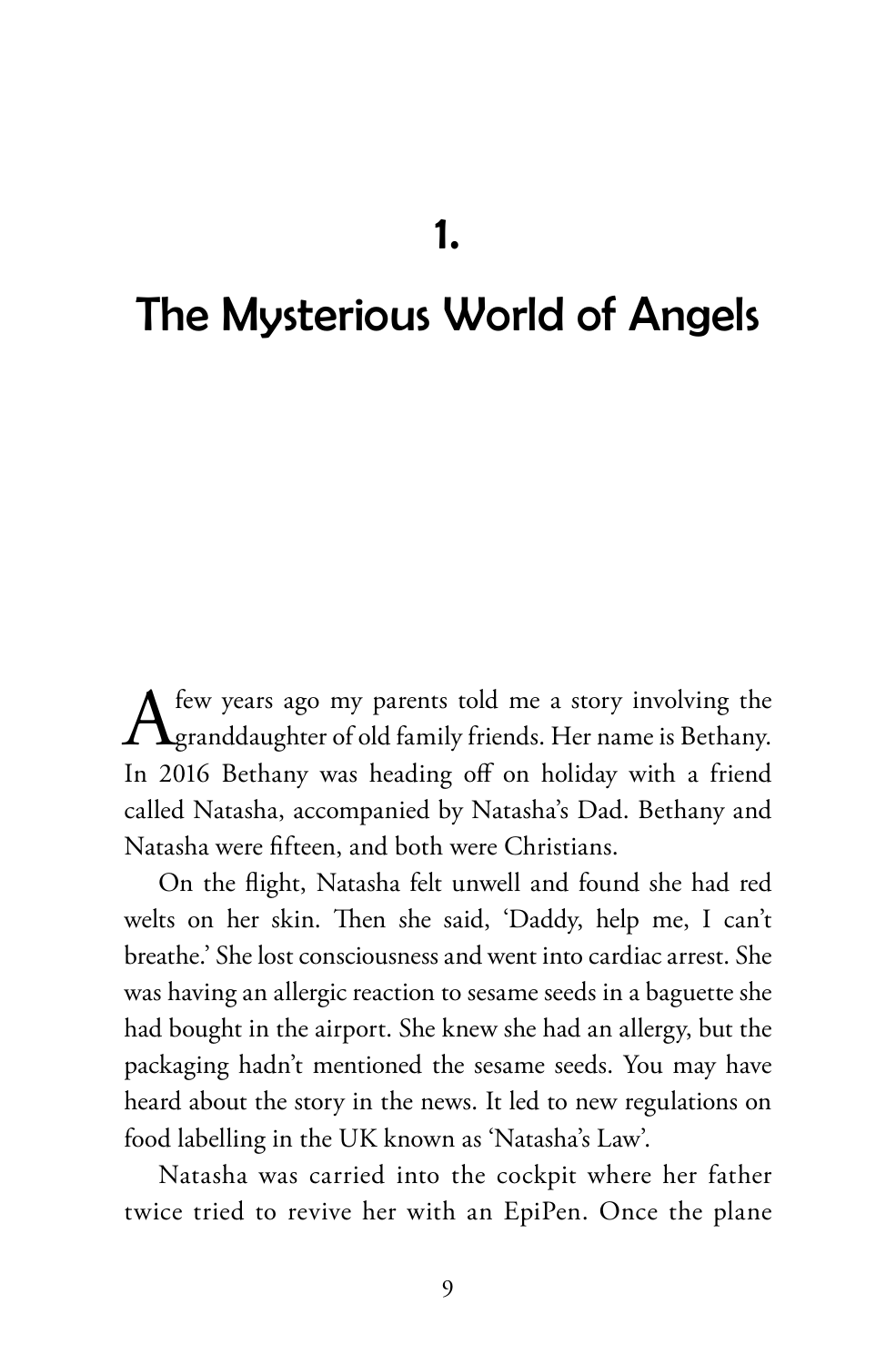landed, paramedics administered CPR. They used such force in their desperation that they broke her ribs. Suddenly Natasha's father turned to Bethany and said, 'What are those angels doing?' Bethany said, 'I can't see any angels.' 'They're taking my daughter away,' said Natasha's father. The following day Natasha's life support machine was switched off.

After Natasha's death, her mother, then her brother and finally her father, all became Christians. In a subsequent interview, Natasha's father, Nadim Ednan-Laperouse, described seeing an intense light from which five wingedfigures appeared. He told the BBC: 'They were about twenty centimetres tall, not chubby like children in a Renaissance painting or with feathery wings like in the Vatican, but actually like human beings, all looking at me, moving around Natasha. I'd never ever seen anything like that in my life.' He tried to wave them away, shouting 'This is not her time.' The figures disappeared. That was the moment Natasha died.

At the time, Ednan-Laperouse was an atheist. The founder of the Wow Toys company, he had been awarded an MBE by the Queen for his services to business. His experience as an entrepreneur had taught him to be calm in a crisis. 'I am the least likely person to have an hallucination,' he comments. 'I am not prone to such things ever … To those who say, "I don't believe you," I say, "What have I to gain by making this up?" I don't mind if people think I am a fool, but I know it is the truth. No one can tell me I did not see that.'1

 <sup>1.</sup> 'A Bright Yellow Light', BBC, https://www.bbc.co.uk/programmes/ articles/1c575Zkjg7RDmy3Hgd0lKrP/a-bright-yellow-light; accessed 28 August, 2021.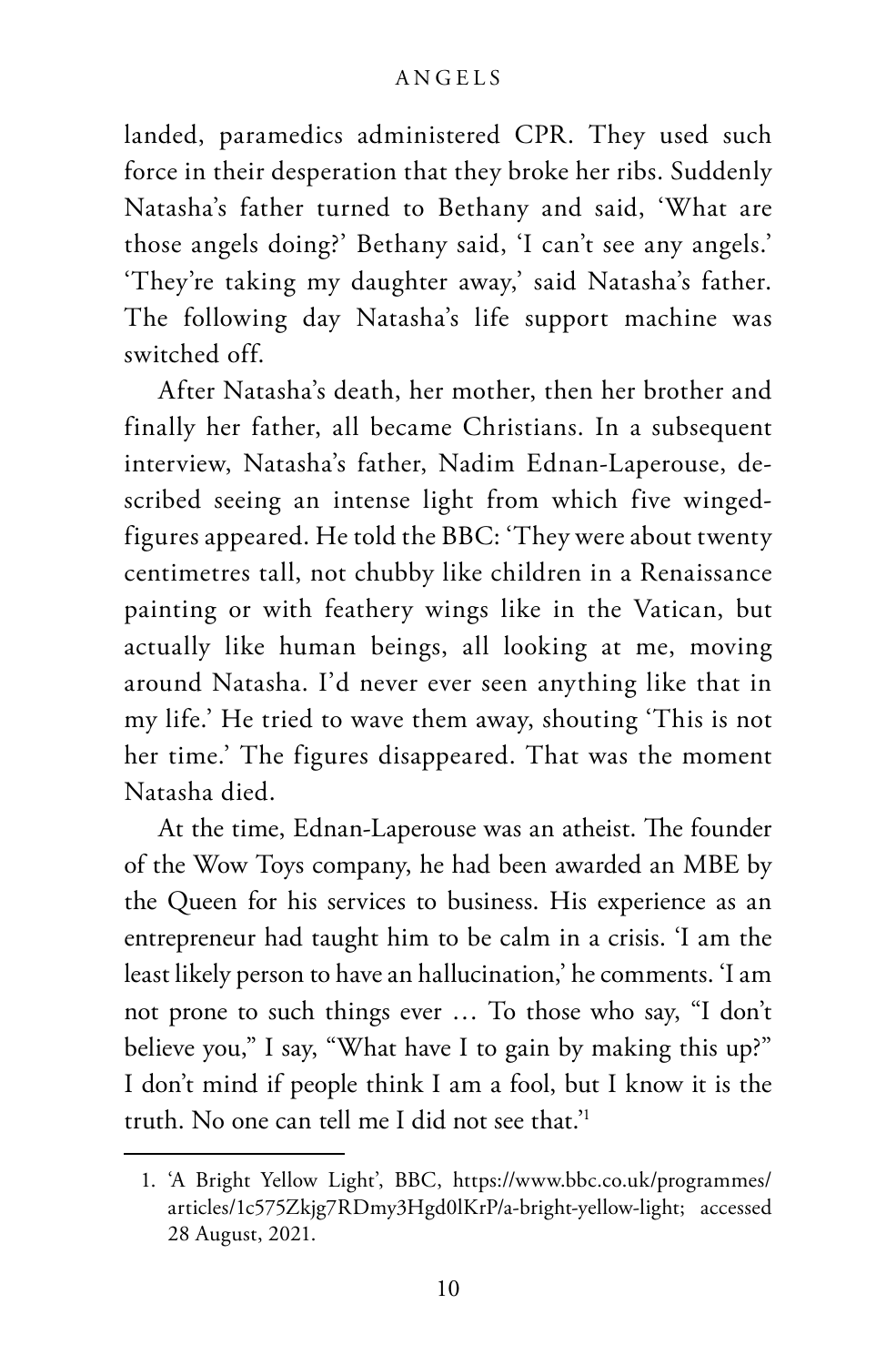# $\mathbb{R}$

In 1975 five years of bloody civil war in Cambodia came to an end when the communist Khmer Rouge took control of the capital, Phnom Penh. What followed was a four-year reign of terror in which Cambodia became 'the first country to be transformed into a concentration camp in its entirety'.2 The population were forced from towns and cities to work in the fields. Intellectuals were massacred, technologies were destroyed, and thousands starved as the country was transformed into a peasant economy. In total around two million people died – more than a quarter of the population. Ninety per cent of Christians were martyred. Yet, amidst the chaos, God also protected some in the mystery of His providence.

Pastor Reach Yeah, a former president of the Cambodian Evangelical Church, was forced to leave Phnom Penh along with everyone else. He found himself in a remote location where he was given a job herding cows and buffaloes. But he and his family escaped the worst excesses of the new regime. Somehow they lived in relative peace.

From time to time passers-by would surprise Pastor Yeah by enquiring, 'Who is that stranger who comes and goes and sits on the steps of your house?' At first, Yeah was puzzled by this, for he was aware of no friend whom he had entertained or who might linger at the door of his house. But as the gossip persisted, Yeah came to understand who the stranger was, even though his own eyes were never opened to see him … That simple thatch hut, on the edge of the commune, stood on

 <sup>2.</sup> Bernard Levin, The Times, 22 April, 1976; cited in Don Cormack, *Killing Fields, Living Fields*, (MARC OMF), 179.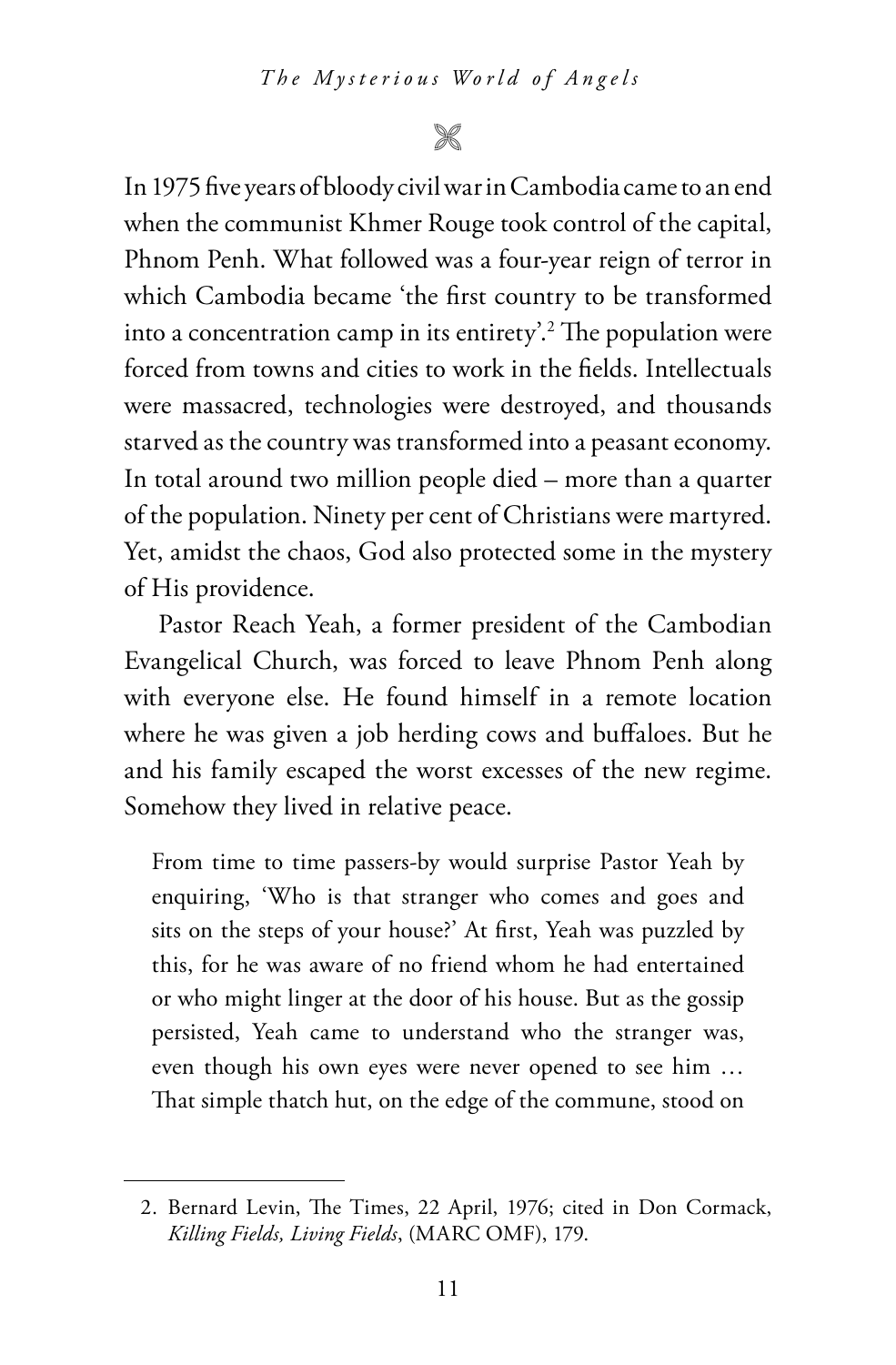sacred ground. It was visited with angelic protection, and noone dared violate it.3

### $\mathscr{L}$

In late 1974 and early 1975 a number of women were sexually assaulted in Cambridge by a man whom the press dubbed 'the Cambridge Rapist'. He wore a crudely-stitched leather mask with the word 'rapist' across the forehead. After a massive manhunt, the police arrested a man named Peter Cook who was sentenced to life in prison for a total of nine offences. Another victim had successfully managed to fight him off when he tried to force his way into her flat.

While Cook was still at large, a young Christian woman was walking home at night when she became aware that she was being followed by a hooded man. Suddenly another man appeared and walked alongside her without saying a word. He walked with her all the way to her front door and then vanished into the night.<sup>4</sup>

### $\mathbb{R}$

During the 1960s Martinho Campos was a leader in the church in Mozambique. At one point, while leading a series of meetings away from his home region, he was arrested. The local police chief, a European, assumed the meetings were associated with Frelimo freedom fighters. So Campos was arrested and jailed without trial. An intervention by the local Catholic priest failed to secure his release. The police chief was not going to let a concern for justice get in the way of maintaining order. Then one night the police chief was conveying a group of prisoners in a truck when

 <sup>3.</sup> Don Cormack, *Killing Fields, Living Fields*, (MARC OMF), 199.

 <sup>4.</sup> This story was told to me by Peter Comont, Senior Pastor of Trinity Church Oxford and a former pastor in Cambridge.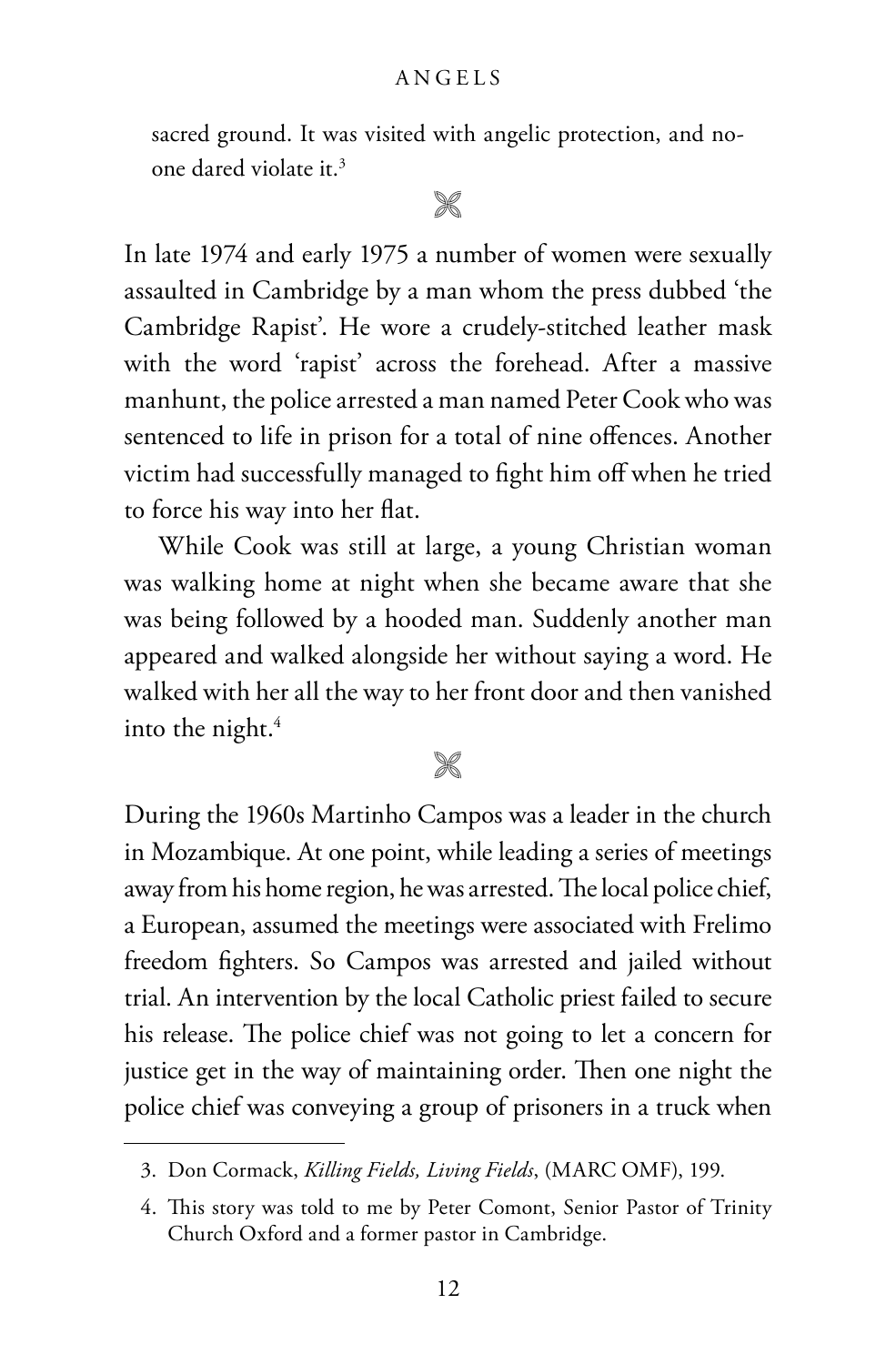*The Mysterious World of Angels*

he saw 'what appeared to be a man in gleaming white, standing in the road, facing him'. He swerved sharply to avoid the man and rolled the truck. He was trapped underneath and was only released by the prisoners collectively lifting the truck from him.

After his release from hospital, the police chief went straight to Campos to ask for forgiveness. Campos told him of his need for God's forgiveness and explained how he could be forgiven through faith in Christ. The police chief asked Campos to pray for him and then called for hot water so Campos could wash. A fair trial was arranged and Campos was soon released. But not only was he released, the police chief also gave him official permission to travel throughout the region.5

# $\mathscr K$

Dr Otto Piper was the Professor of New Testament Literature and Exegesis at Princeton Theological Seminary in the 1940s and 1950s. He grew up in Germany, but in 1933 he was expelled by the Nazis. He arrived at Liverpool Street station in central London without knowing anyone and having no idea where he should go. As he went out into the street a well-dressed gentleman came up to him. In a Scottish accent the man said, 'Professor Piper, come with me.' Professor Piper had never seen the man before. But, with no other options, he chose to follow him. The man took him to a boarding house and arranged for him to have a room. When Professor Piper turned to thank the man, he had gone.<sup>6</sup>

 <sup>5.</sup> Phyllis Thompson, *Life Out of Death in Mozambique*, (Hodder & Stoughton, 1989), 111; cited in John Piper, *Let the Nations Be Glad,* (IVP, 2nd Ed., 2003), 99-100.

 <sup>6.</sup> Joe Martin, 'Genesis 18: Abraham's Prayer', sermon at St Ebbes, Oxford, 28 January 2009, https://www.crosspreach.com/series/1624/ abraham\_father\_of\_us\_all; accessed 3 April 2021.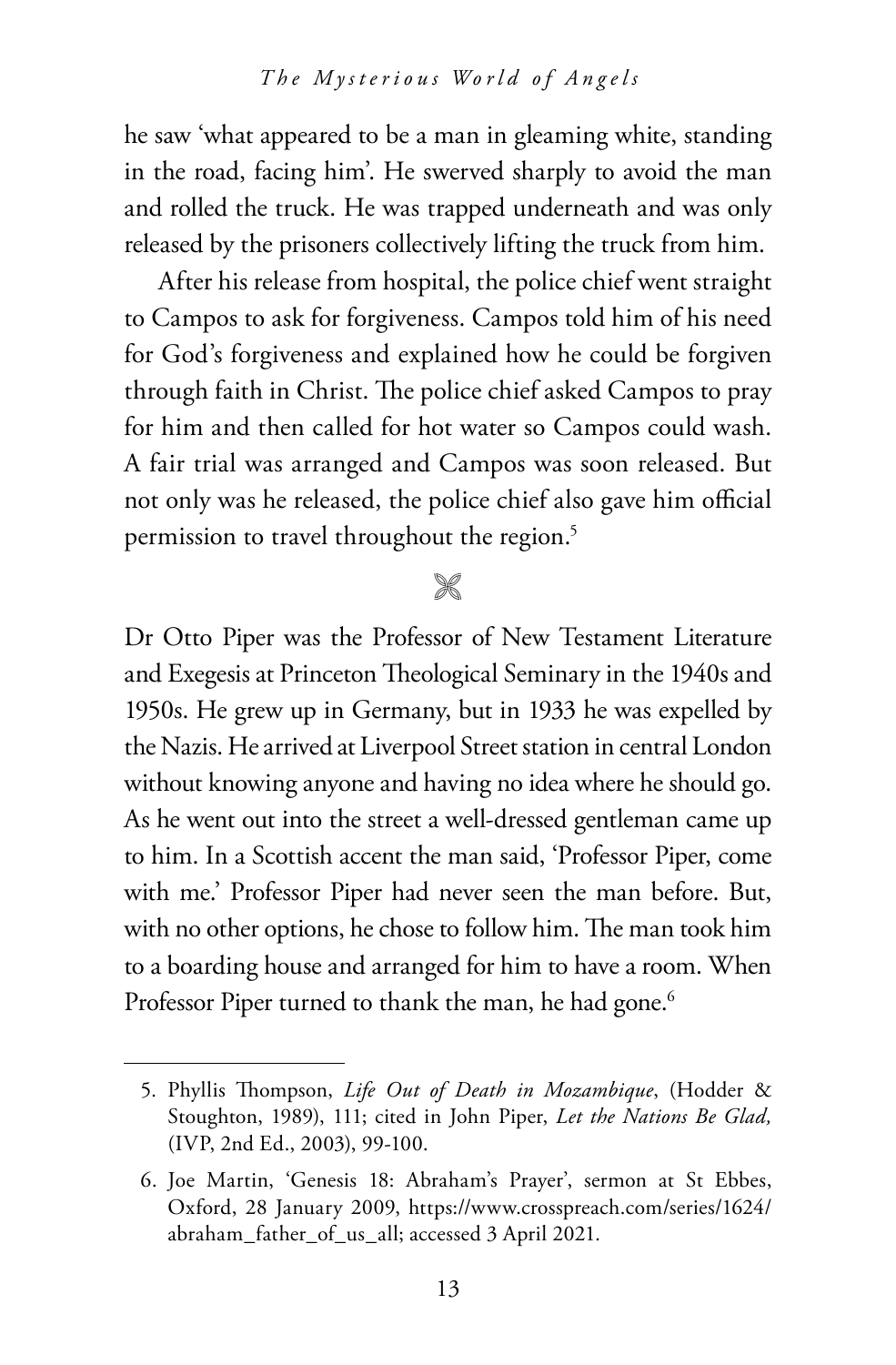### $\mathscr K$

Chrissie Chapman arrived in Burundi in the 1980s to open a maternity clinic serving the needs of 72,000 people. She went from working in a large London hospital where doctors were always on hand, to working in a building that not only had no doctors, but no running water. In October 1993 the elected president was assassinated in a failed military coup, and Chrissie found herself in the midst of what would prove to be a thirteenyear-long genocidal civil war. She was forced to evacuate the clinic so she started working in camps for displaced people. One night a local pastor called on her: a mother in the camps had died, leaving a baby; could Chrissie help? Five days later Chrissie had seventeen babies on bean bags in her living room. Within a few months she had over fifty children. As she says, with a twinkle in her eye, 'I'm single, I have no husband and I have fifty-four children, all with different fathers.'7

One evening Chrissie was sitting on the doorstep of her mud hut with a colleague named David. Around them they could hear the sound of gunfire and terrified screams. Together they prayed for peace and protection. Suddenly David stood up and began to praise God, 'Thank you, Jesus; thank you, Jesus.' Turning to Chrissie, he said, 'Chrissie, just look at the walls.' Chrissie could see nothing. So David knelt down, touched her eyes and prayed that God would open her eyes. 'As I opened my eyes,' writes Chrissie, 'I saw dozens of huge angels standing shoulder to shoulder on top of the six-foot high wall that surrounded the perimeter of our healing centre.' Chrissie describes them as 'clothed in full armour'. They stood with their back to Chrissie

 <sup>7.</sup> Westmont College, 'Chapel: Chrissie Chapman, 14 November, 2016', https://youtu.be/GFfFBS69rM8; accessed 29 March, 2021.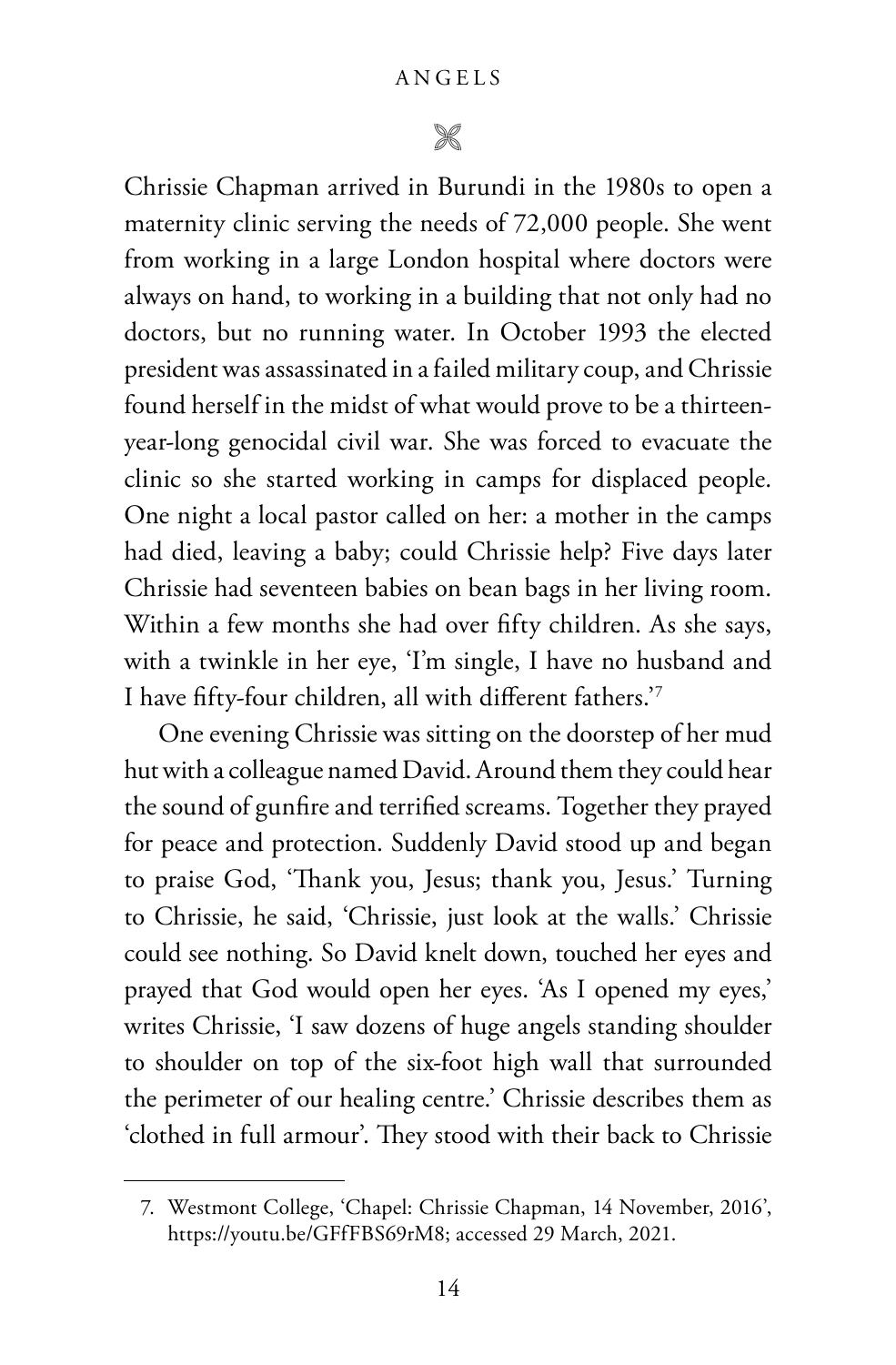and David, facing out towards the darkness. 'I was filled with so much awe,' she writes, 'that every bit of fear drained out of my body and could no longer touch me.'8

 $\mathbb{R}$ 

Paul Barnett is a respected academic and was, until his retirement, the bishop of North Sydney. He is currently a fellow in ancient history at Macquarie University, Australia, and research professor at Regent College, Canada. In 2019 he was made a member of the Order of Australia by the Queen.

Barnett tells the story of going out on a 'surftie', a cross between a surfboard and kayak. The idea is that you crash out through the waves before turning your surftie round and riding a wave back into the shore. During the first couple of days of their family holiday the sea had been too rough for surfing. But on day three bravado got the better of Barnett and he set out into the sea. He managed to plough through the water and experienced the thrill of surfing a wave back towards the shore. So out he went again. For an hour everything was great. But by this point the tide and wind had changed. Suddenly he was confronted by a huge wave. As it crashed over him, it wrenched the surftie and paddle from his hands. He was left adrift. There was nobody else around: he was on his own, about a quarter of a mile from the shore. Caught by an undertow, he found himself being carried out to sea. And all the time huge waves continued to crash over him. 'This is it,' he thought. 'I made my peace once more with the Lord,' he recalled. 'I really did not expect to see my wife again.'

Suddenly, out of nowhere a man Barnett describes as an 'ocker', an uncultured character, appeared in a faded green wet suit sitting

 <sup>8.</sup> Chrissie Chapman, *The Night the Angels Came: Miracles Of Protection And Provision In Burundi*, (Monarch, 2016), 37.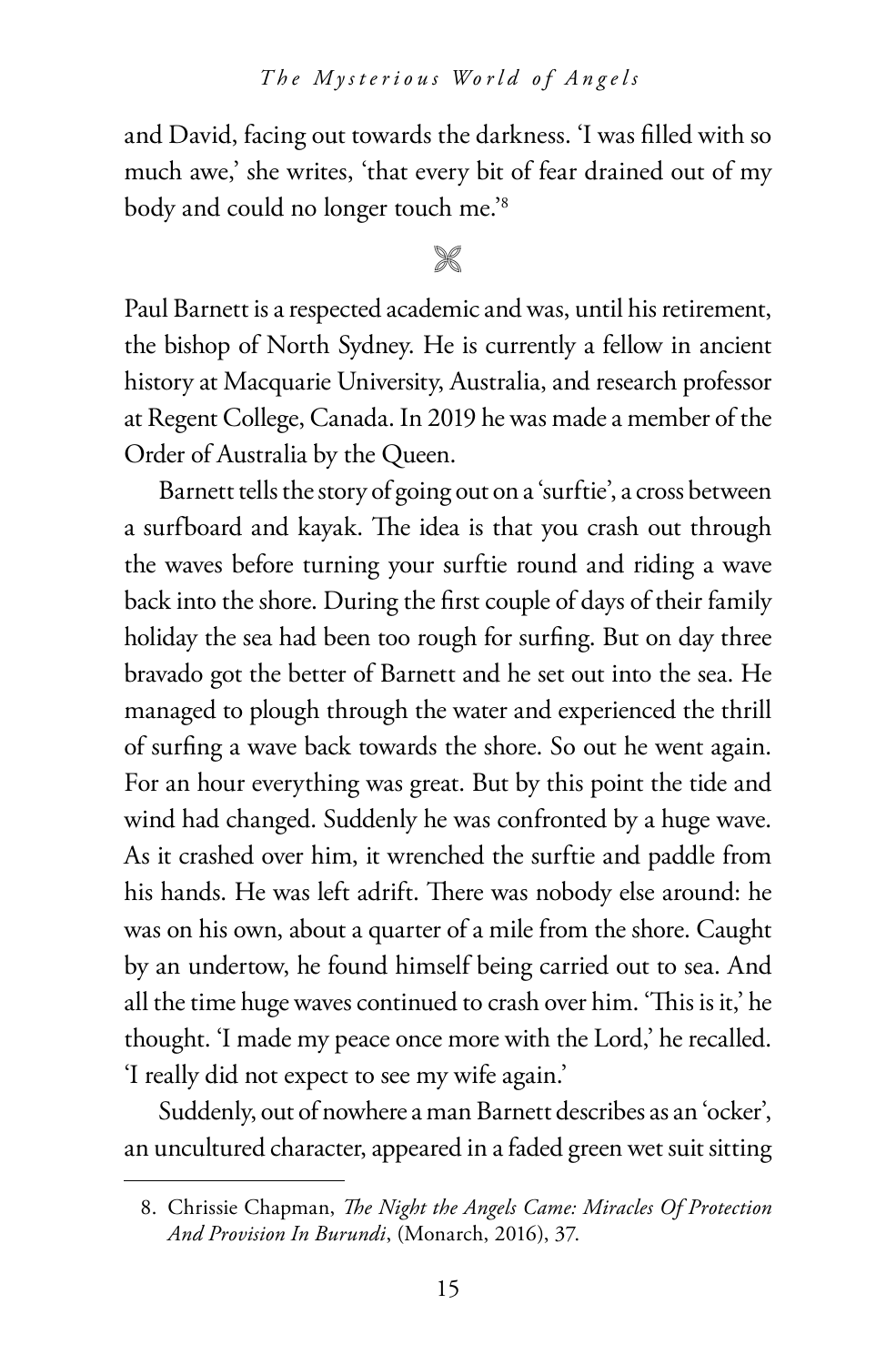upon a surf kayak. 'You're in a spot of trouble, old pal, aren't you?' he said. 'I've never done this before,' he went on, 'but I think I can get you in.' As a large wave approached, he told Barnett to wrap his arms round his stomach. The wave drove them towards the shore before crashing over them. But they emerged from the white water and the man paddled to within fifty yards of the shore. 'You can drop off here, mate,' he said, and Barnett crawled back onto the beach. 'I didn't believe in angels much before,' says Barnett, 'but I tell you I had never seen him before and I've never seen him since. And I'm sure he wasn't out there when I was there. He just appeared.'<sup>9</sup>

 $\mathscr K$ 

Many angel stories can feel a little bit like urban myths: they involve an unnamed friend of a friend, and often conform to typical patterns with only incidental details changed. And perhaps many of them are myths – stories that have grown and expanded each time they have been passed on. But other stories are told by named people about their own experiences. They include people with no obvious predisposition to gullibility. Some, like the business people and academics I've named, have a vested interest in appearing intellectually aloof from anything as apparently fanciful as angels.

So what are we to make of these stories?

There are reasons to be cautious when we hear tales of the supernatural. One reason is that some people are charlatans.

 <sup>9.</sup> Paul Barnett, 'Evangelism that is Apostolic Part 1,' Evangelical Ministry Assembly 1992, Proclamation Trust, http://www.proctrust. org.uk/resources/talk/539. Accessed 29 March 2021.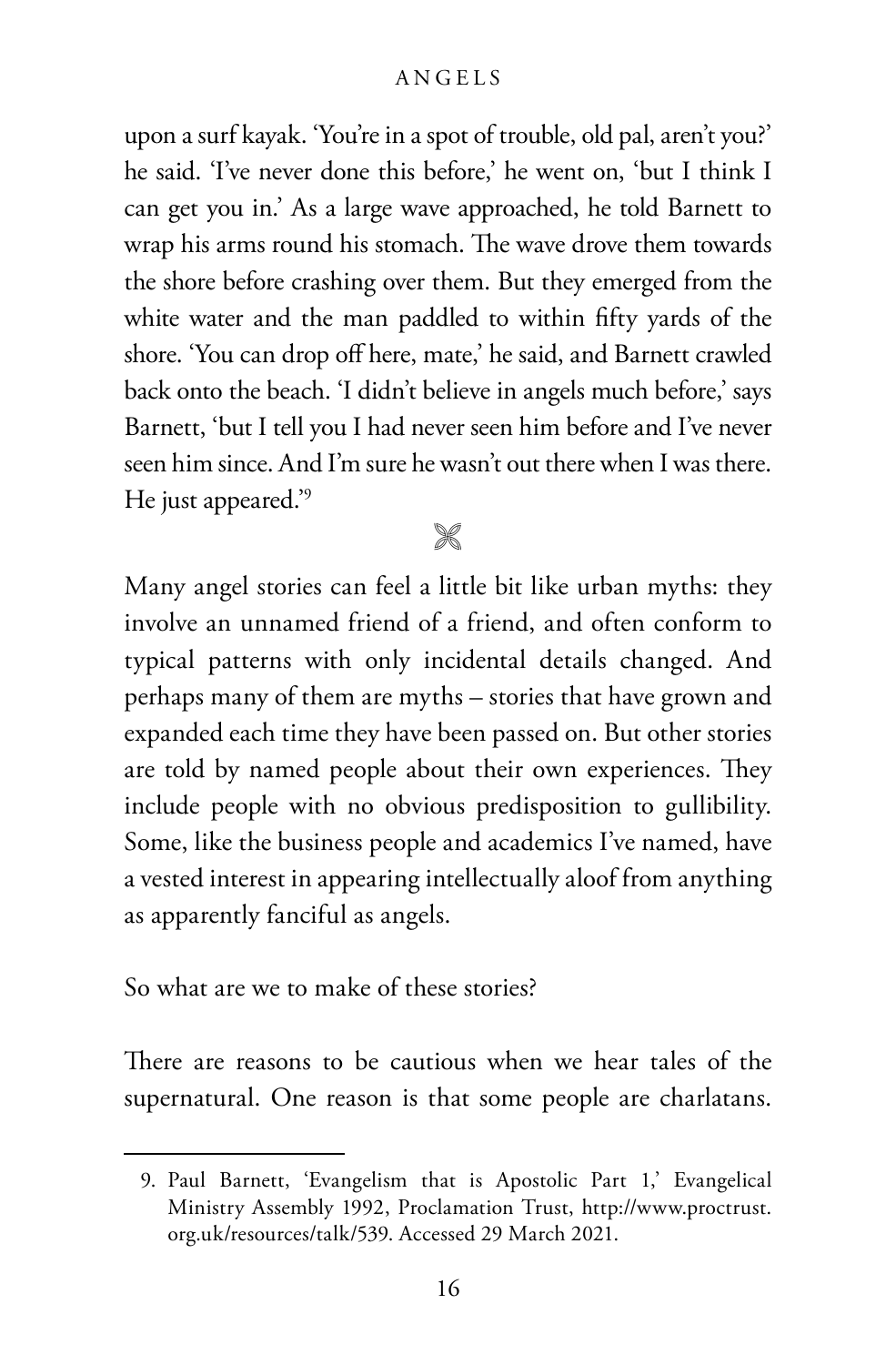The sad reality is that where there is money to be made people will spin a yarn for a profit. Many people long to be reassured by the idea that they have a guardian angel and other people are willing to exploit that longing. Not for a minute should we assume every angel story is being peddled by a charlatan. But some are and so some caution is appropriate.

A second reason to be cautious is that the Bible says, 'Satan himself masquerades as an angel of light' (2 Cor. 11:14). Not every supernatural encounter is benign. Don't be so keen for some kind of experience of transcendence or power that you are deceived by Satan. In the popular imagination Satan is an obviously impish figure with horns and a tail. But, when it suits his purposes, he can appear plausible and attractive.

Third, people may misinterpret what has happened to them. They may genuinely experience something and they may have no intention of deceiving anyone. But how we interpret an event is shaped by our presuppositions and expectations. Suppose you see a light in the sky. If you're a firm believer in UFOs then you might readily conclude you've seen signs of extra-terrestrial life. But if you're a UFO-sceptic then you'll probably put it down to a passing aircraft. Two people might see the same thing and come to different conclusions or describe it in different terms. This means experience alone is an unreliable guide and it means experience is not the same as interpretation. Someone may present a sincere account of a genuine experience, but that doesn't guarantee that their interpretation of that experience is accurate.

This means we need a reliable framework to understand our experiences. Fortunately God has not left us in the dark. He's told us everything we need to know to make sense of life – and that includes angels. So we're going to look at what the Bible says about angels.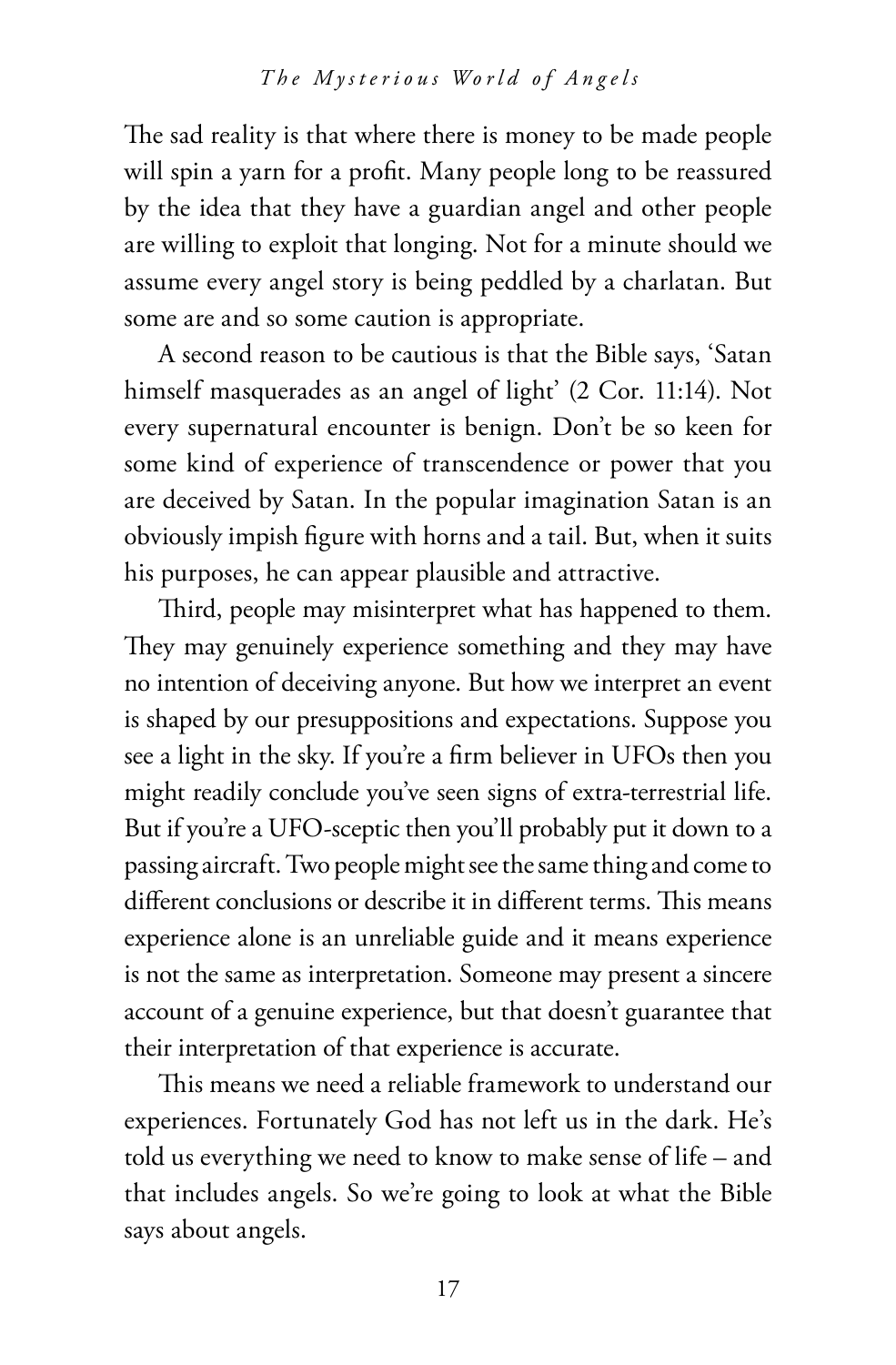And the first thing to say is that angels are real. While it may be right to exercise some caution, that doesn't mean we need be completely sceptical. Just because some accounts of angels are suspect doesn't mean we must reject every account. The story of the Bible clearly demonstrates that angels exist and that they are sometimes involved in the lives of human beings.

 $\mathscr K$ 

Many hundreds of years before the coming of Jesus, during a period when God's people were oppressed by a foreign nation, an angel appeared to a husband and wife. The angel came first to the woman. She was barren, but the angel promised that she would have a child, a child who would deliver Israel from their oppression. She told her husband, 'A man of God came to me. He looked like an angel of God, very awesome. I didn't ask him where he came from, and he didn't tell me his name' (Judg. 13:6). Her husband, who was named Manoah, then prayed that God would send 'the man of God' a second time to teach them how to raise this special child. So again the angel came to the woman. This time she hurried to fetch her husband. Manoah invited the man to stay for a meal, not yet realising it was an angel. When Manoah asked his name, the angel replied, 'Why do you ask my name? It is beyond understanding' (Judg. 13:18). It could also be translated, 'My name is wonderful.'

The angel invited Manoah to make a sacrificial offering to God. The Bible then says, 'the LORD did an amazing thing while Manoah and his wife watched' (Judg. 13:19). The angel stepped into the flame and ascended into heaven. At this the two of them fell to the ground – they realised they had met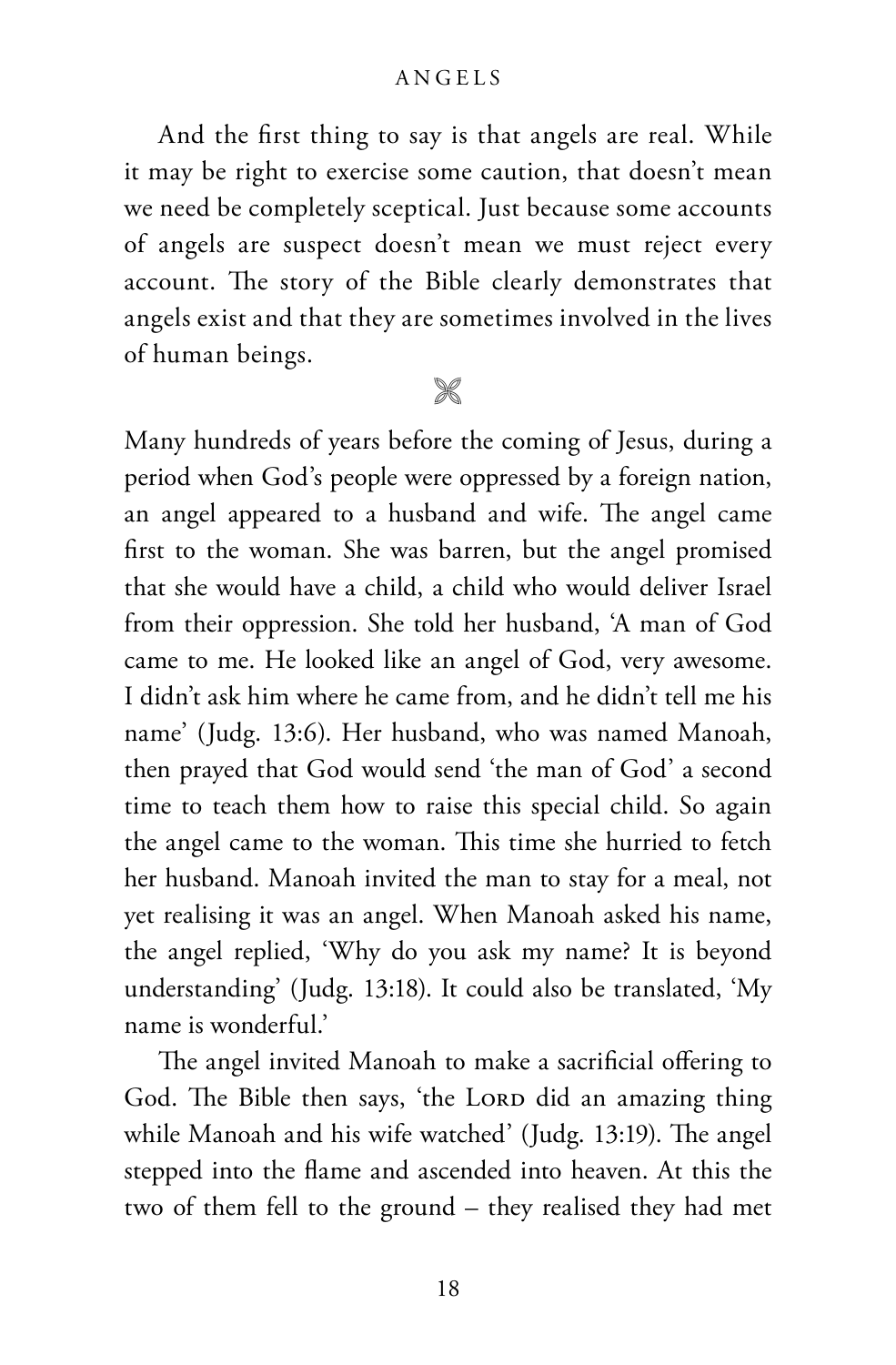an angel. 'We are doomed to die!' said Manoah. 'We have seen God' (Judg. 13:22). But his wife pointed out that if God had intended to kill them He wouldn't have accepted their offering, nor told them of His plans for them. Their child was Samson, the famously strong man who battled against the oppressors of God's people, as the angel had promised.

### $\mathscr{L}$

All successful military campaigns rely on good intelligence along with the ability to keep the enemy in the dark. Once, when the nation of Aram was at war with Israel, the prophet Elisha kept providing divinely-gifted military intelligence to the Israelite king. 'Beware of passing that place,' he would say, 'because the Arameans are going down there.' 'Time and again,' we're told, 'Elisha warned the king, so that he was on his guard in such places' (2 Kings 6:9-10). At first the King of Aram thought he had a traitor among his ranks, but eventually he realised that the 'intel' came from Elisha. So he immediately ordered Elisha's capture. His troops surrounded the city where Elisha was staying with 'horses and chariots and a strong force' (2 Kings 6:14). Elisha's servant was thrown into a panic. 'Oh no, my lord!' he cried. 'What shall we do?' (2 Kings 6:15).

'Don't be afraid,' the prophet answered. 'Those who are with us are more than those who are with them.' And Elisha prayed, 'Open his eyes, Lord, so that he may see.' Then the Lord opened the servant's eyes, and he looked and saw the hills full of horses and chariots of fire all around Elisha (2 Kings 6:16-17).

The servant was enabled to see an army of angels. They were there all the time, hidden from human sight. Only in answer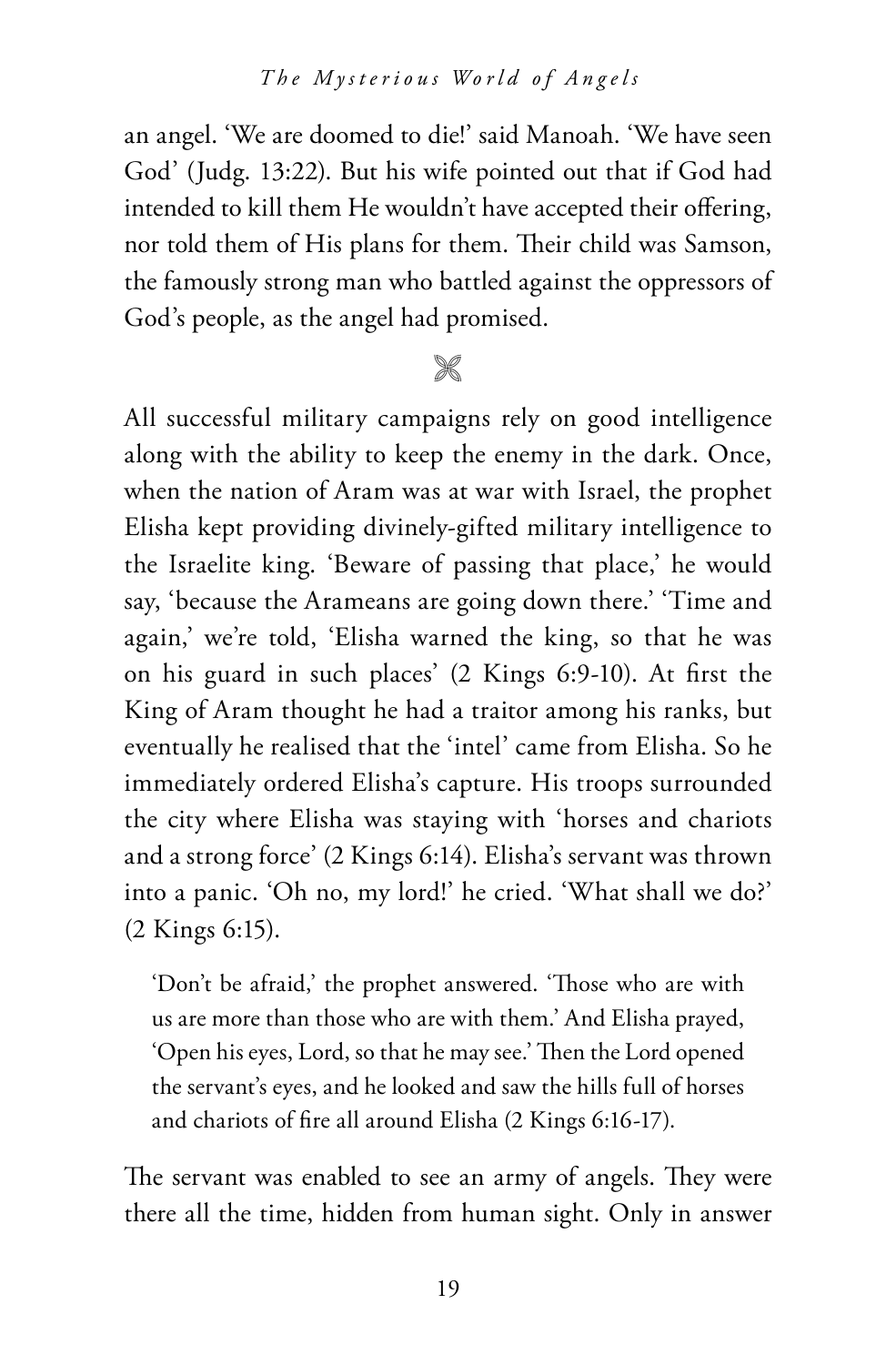to prayer was the servant able to see them. I suspect angels are present to protect God's people many more times than we realise. Often we may not even be aware of their intervention as they head off danger before it even arrives. In the story of Elisha the angelic army temporarily blinds the Aramean soldiers. Elisha then led them to the Israelite capital. When their eyes were finally opened they found themselves right in the heart of the enemy camp. In a lovely twist, the king of Israel prepared a feast for them before sending them home. That must have been an interesting occasion with POWs finding themselves dining at enemy expense. It did the trick because the nation of Aram stopped sending raiding parties into Israelite territory.

# $\mathbb{X}$

In the early days of the church the Apostle Peter was imprisoned by King Herod. This was no small matter since Herod had just executed Peter's fellow apostle, James. So the church gathered to pray for Peter. As was common in the Roman world, Peter was chained to two soldiers to prevent any possibility of escape. During the night 'an angel of the Lord appeared and a light shone in the cell' (Acts 12:7). The angel struck Peter to wake him. 'Quick, get up!' he said (Acts 12:7). As Peter did so, the chains fell away from his wrists. The angel told Peter to put on his sandals and cloak. Then he followed the angel out of the prison. 'Peter … had no idea that what the angel was doing was really happening; he thought he was seeing a vision' (Acts 12:9). As they passed the guards, the guards ignored them. As they approached the prison doors, the doors swung open of their own accord. After leading Peter one block away from the prison, the angel disappeared. Only then did Peter realise this was for real.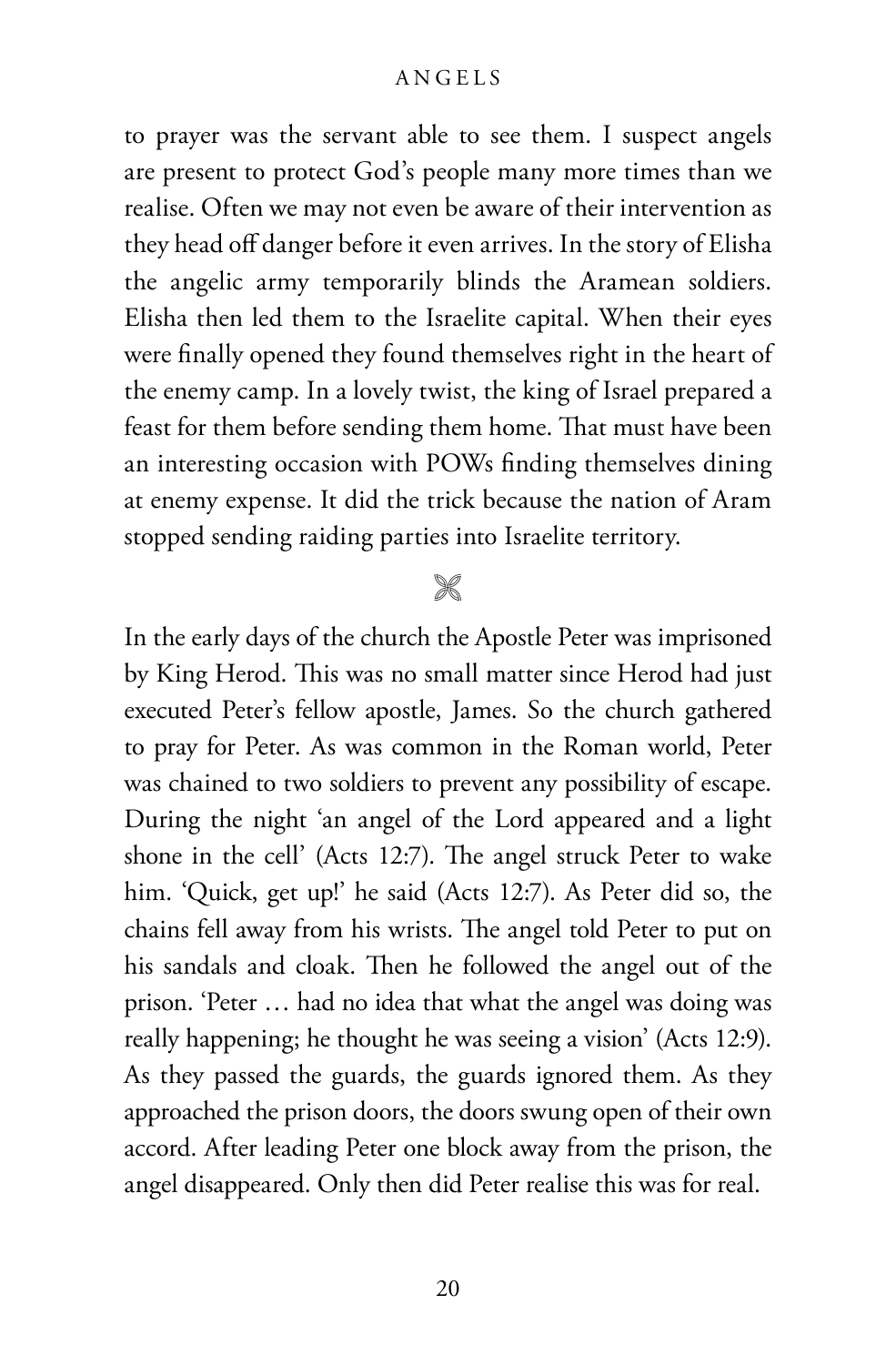Then the story takes a somewhat comedic turn. Peter arrived at the house where the church had gathered to pray for his release. His knock on the door was answered by a servant girl called Rhoda. Recognising Peter's voice, she rushed back to tell everyone else. In her excitement she neglected to let Peter in. 'Peter is at the door!' she exclaimed. But no one believed her. '"You're out of your mind," they told her. When she kept insisting that it was so, they said, "It must be his angel"' (Acts 12:14-15). Meanwhile Peter was still knocking on the door, presumably wondering what was going on inside. They were praying for Peter to be released, but didn't believe it when God answered their prayer.

# X

Perhaps you assume people in Bible times were more gullible than people today. In fact there were sceptics then just as there are now. The Bible itself records: 'The Sadducees say that there is no resurrection, and that there are neither angels nor spirits, but the Pharisees believe all these things' (Acts 23:8). The Sadducees were a faction drawn from the elite of first-century Judaism. The point is there were plenty of people around who did not believe in angels. Even those who believed in angels in theory sometimes had a hard time believing it when angels actually turned up – like the Apostle Peter who, as we've just seen, assumed his angelic deliverer was just a vision. So when people believed in angelic activity it wasn't simply because everyone did. It wasn't unthinking or unquestioning belief. They had the option (along with the Sadducees) to reject the claims of those who said they had encountered angels. But the first Christians believed in angels because they found the accounts credible or because they had their own direct experience.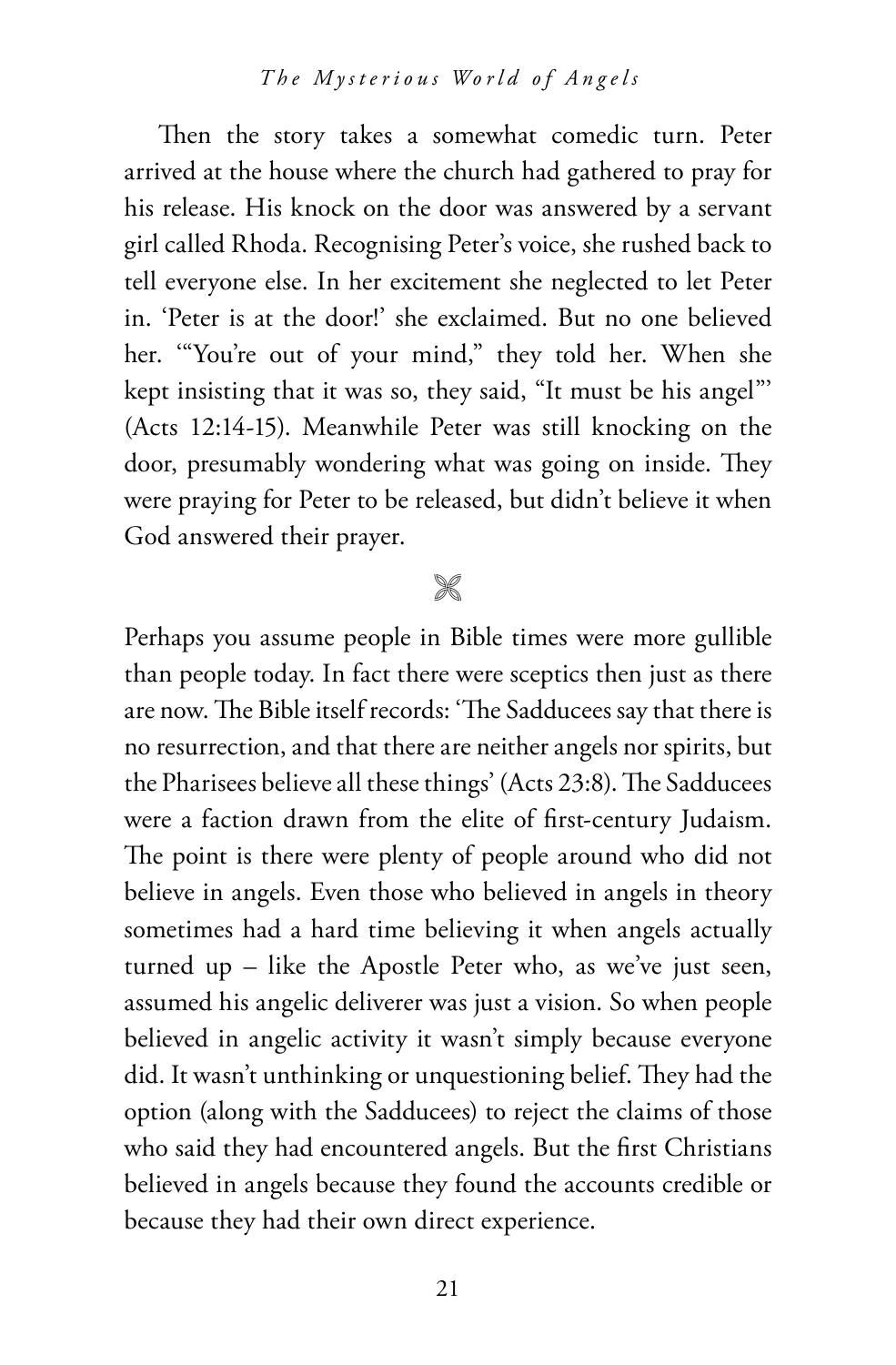### ANGELS REMIND US THAT THERE'S MORE TO LIFE THAN STUFF

An interest in angels has not gone away. A quick look in a bookshop reveals the on-going fascination people have with angels. In *Angels in My Hair*, the best-selling autobiography of Lorna Byrne, Byrne claims: 'I see angels all the time I'm awake.' 'Their wings,' she says elsewhere, 'are beautiful beyond words.' *Angel Whispers* by Jenny Smedley, who lives in Somerset with her reincarnated dog, identifies four key levels of angels beginning with 'odd job angels' who get us parking spaces and find lost keys. Angels are normally unseen, she tells us, 'except perhaps as the little black dots that you sometimes see zipping across the room out of the corner of your eye.' In *The Miracles of Archangel Michael*, Doreen Virtue purports to tell us how to access the help of angels. Basically we just need to ask, she claims. But some things help like putting lots of greenery in our homes. 'Plants,' she explains, 'absorb the energy of our fear and stress the same way that they absorb carbon dioxide.'10 (Doreen Virtue has subsequently renounced her old views about angels after becoming a Christian in 2017.)<sup>11</sup>

Some of this fascination with angels may be a bit muddled at times. But it reflects an important intuition. Angels are important. Let me suggest a couple of reasons why it's good to think about angels.

 <sup>10.</sup>James Walton, 'We Believe in Angels', The Spectator, 24 February 2010, https://www.spectator.co.uk/2010/02/we-believe-in-angels. Accessed 30 August, 2021.

 <sup>11.</sup>See doreenvirtue.com and Doreen Virtue, *Deceived No More; How Jesus Led Me Out of the New Age and Into His Word* (Thomas Nelson, 2020).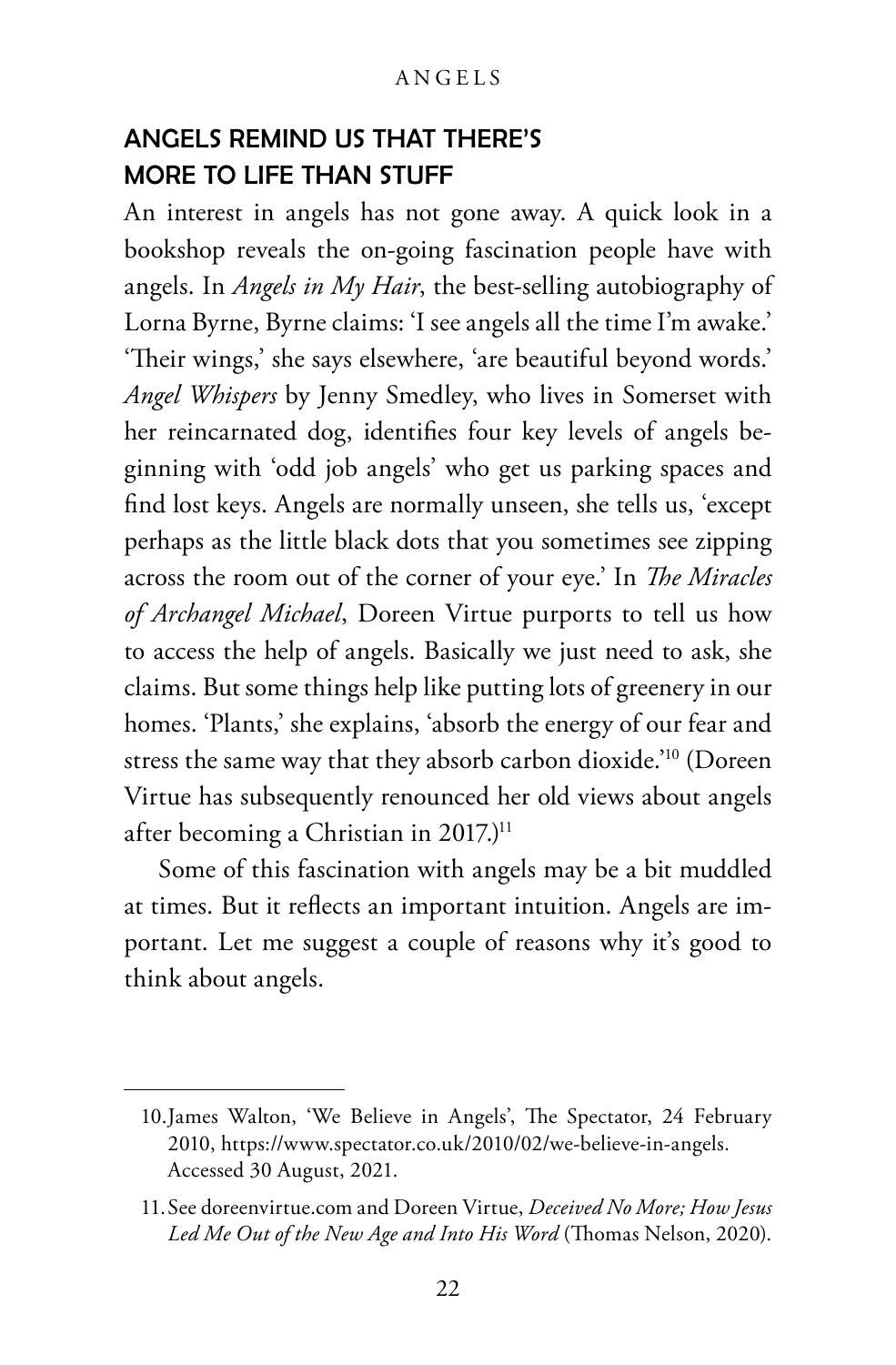One of the appeals of angels is the very fact that they're weird. They're not part of our normal experience. They remind us that there's more to life than stuff.

A key feature of our dominant worldview, at least in the Western world, is materialism. There's a philosophical version of this which says that reality only consists of what can be touched and seen. The world is stuff made of atoms and nothing else. There's nothing beyond the edge of the universe. In the end even human beings are just the molecules in our bodies. Our 'self' is no more than the sum total of the neural connections in our brain.

There's a more practical version of materialism as well. This assumes the main aim in life is to get stuff – more money, a bigger house, the latest fashions, a flashy car, the new gadget. Stuff is what makes us happy. It's a view peddled by a thousand adverts. Buy this dress and you'll be loved. Buy this car and you'll be happy. Go on holiday and discover your true self.

But many people rightly suspect there's more to life than stuff. Perhaps they have a philosophy; perhaps it's just an intuition. But they suspect people are more than the molecules in their brains and certainly more than the stuff in their closets. And an interest in angels is one sign of this. Angels are a reminder that there's more to life than what we can see.

# ANGELS REMIND US THAT WE NEED SOMEONE TO LOOK AFTER US

Another reason people are attracted to angels is that we want someone to look after us. Angels are often portrayed in our culture as caring and protective. There's a common belief that people have a guardian angel, a personal angelic protector.